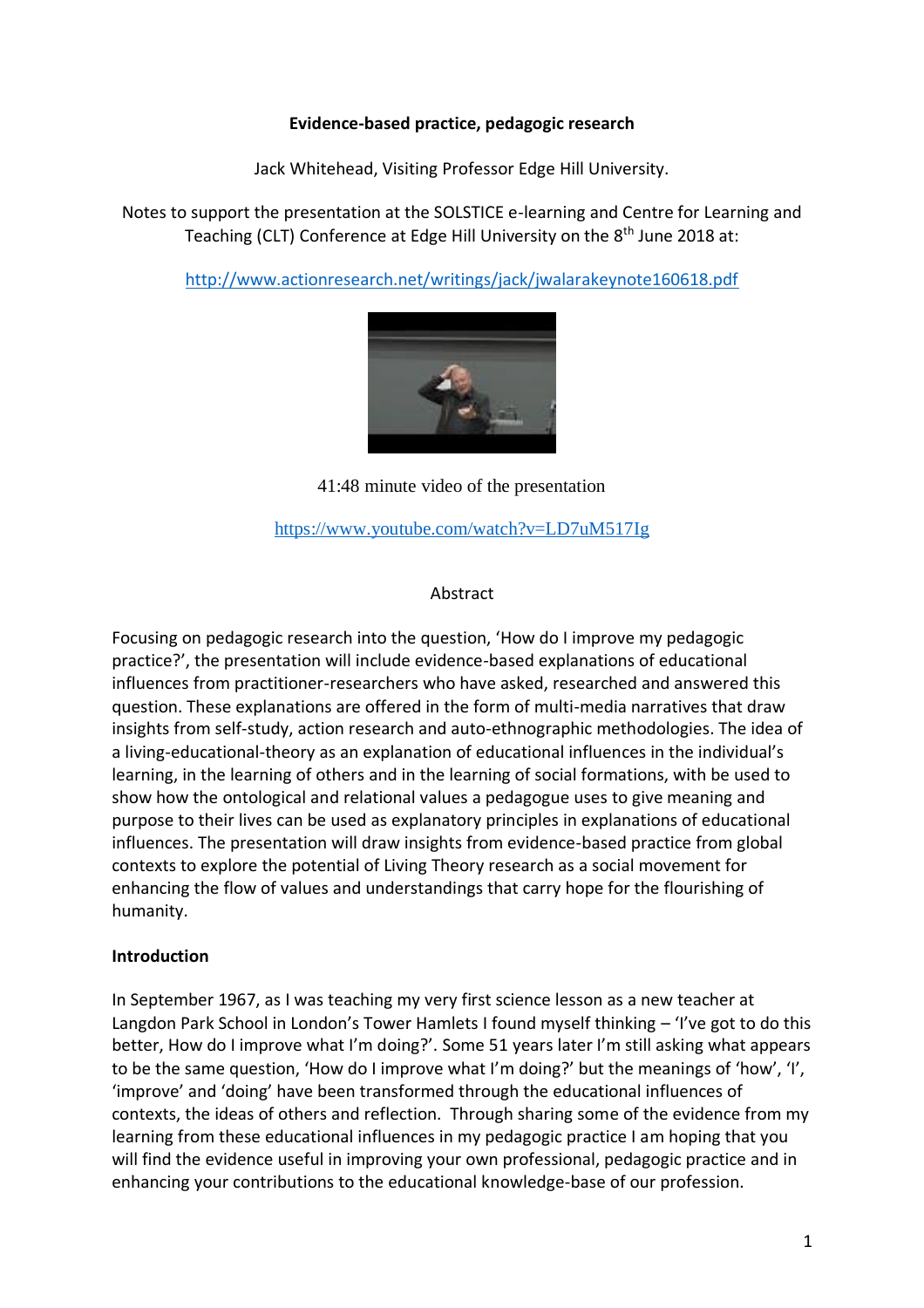I'll begin by focusing on educational pedagogic research into the question, 'How do I improve my pedagogic practice?'. I'll then move on to evidence-based practice and explanations of educational influences from practitioner-researchers. This is followed by explanations in multi-media narratives that draw insights from self-study, action research and auto-ethnographic methodologies. The explanations are grounded in classrooms with 10 year olds in Croatia and 6 year olds, 17 year olds and Ph.D. researchers in the UK. I then focus on how the ontological and relational values a pedagogue uses to give meaning and purpose to their lives can be used as explanatory principles in explanations of educational influences with living-posters. Finally I draw insights from evidence-based practice from global contexts to explore the potential of Living Theory research as a social movement for enhancing the flow of values and understandings that carry hope for the flourishing of humanity. This includes the use of living-posters and evidence of sustaining educational conversations with an example from the evidence-based practice and pedagogic research of Living Theory researcher in the Network Educational Action Research Ireland.

# **1) Focusing on educational pedagogic research into the question, 'How do I improve my pedagogic practice?'**

I'll begin by clarifying my meaning of educational pedagogic research by agreeing with Lin Norton (2009) that pedagogical action research is a sustainable form of **educational research** (p.57) and that research means not just the systematic collection, interpretation and dissemination of one's findings, but also systematically studying action research principles so that **educational theory** continues to grow (p. 59):

The fundamental purpose of pedagogical action research is to systemically investigate one' own teaching/learning facilitation practice, with the dual aim of improving that practice and contributing to theoretical knowledge in order to benefit student learning. (p. 59).

I also agree with Arnold and Norton (2018) that action research is a type of inquiry that is:

- Practical as it involves making change to practice;
- Theoretical as it is informed by theory and can generate new insights;
- Collaborative as it encourages engagement with others in the process;
- Reflexive as it requires practitioner researchers to keep their own knowledge, values, and professional activities under review;
- Contextual as it acknowledges institutional, national, historical and societal influences. (p. 9)

What I now want to do is to clarify my meanings of educational pedagogic research, livingeducational-theory and evidence-based practice.

The significance of placing educational before pedagogic research is that the phrase includes in the meaning of pedagogy not only teaching and learning. It highlights the importance of accounting for one's research as educational. By this I mean that the research not only involves learning but that the learning includes values that carry hope for the flourishing of humanity. There is much agreement that education is a value-laden practical activity. The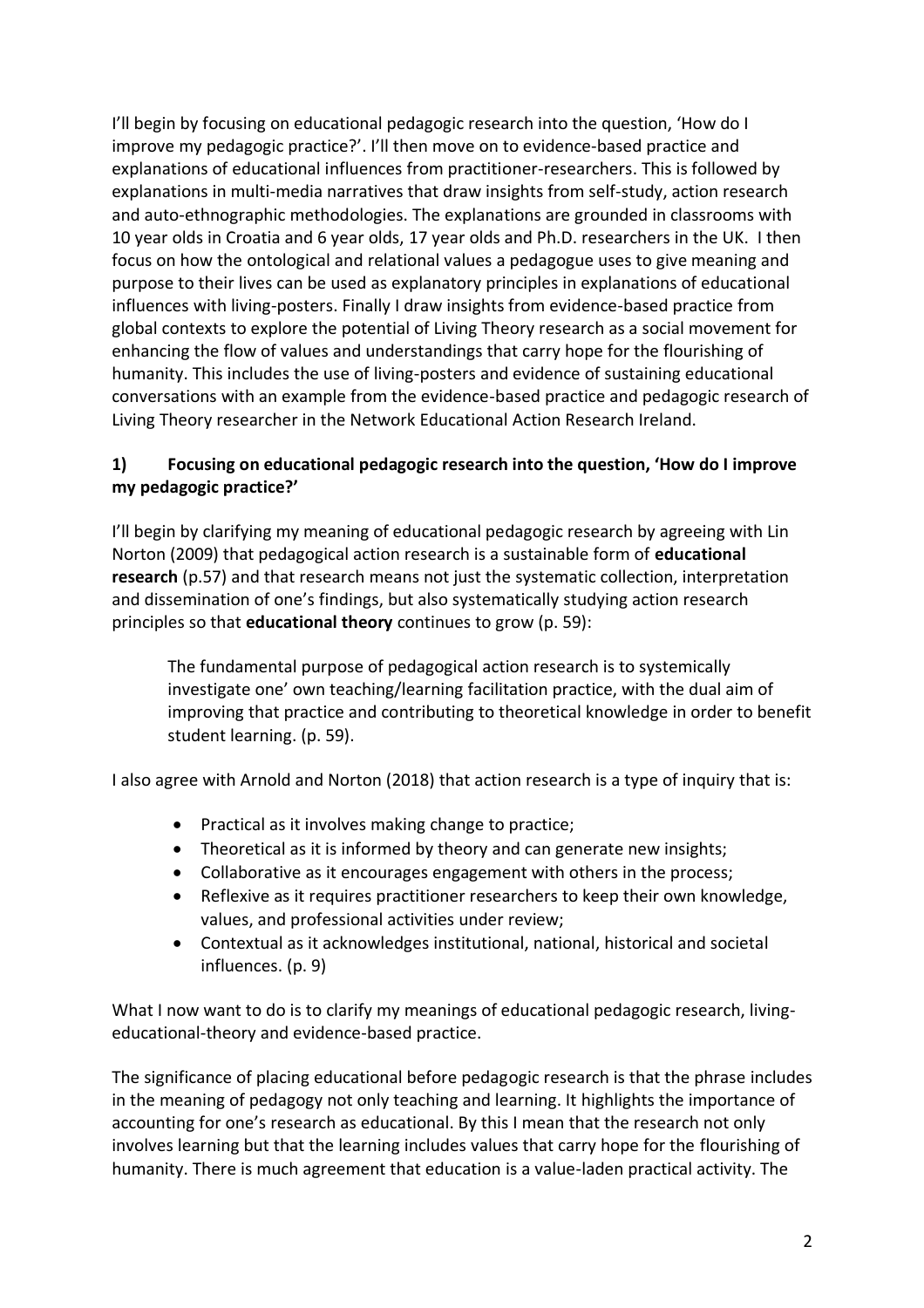way I use 'educational' is to refer to learning with values. What counts as values that carry hope for the flourishing of humanity is problematic and open to question. What I do is to hold myself accountable to public criticism for claiming that my values carry hope for the flourishing of humanity. I do this by opening my explanations of educational influences in learning, to public criticism. In this process I am influenced by Popper's insight:

I have since generalized this formulation; for inter-subjective *testing* is merely a very important aspect of the more general idea of inter-subjective *criticism*, or in other words, of the idea of mutual rational control by critical discussion." (Popper, 1975, p.44)

In my initial studies of educational theory during 1968-72 I was influenced by the 'disciplines' approach to educational theory. In this approach educational theory was constituted by the disciplines of education such as the philosophy, psychology, sociology and history of education. By 1972 I had rejected the approach on the grounds that no discipline of education, either individually or collectively could produce a valid explanation of my educational influences in my own learning or in the learning of my pupils. It wasn't that I rejected insights from the disciplines of education. I rejected the disciplines approach to educational theory. This rejection led me to become a Lecturer in Education in 1973 at the University of Bath to see if I could contribution to a reformulation of educational theory.

By 1985 I had developed the idea that a living-educational-theory was an individual's explanation of their educational influence in their own learning. This was more fully worked out in my 1989 publication on Creating a living educational theory from questions of the kind, "How do I improve my practice?' (Whitehead, 1985, 1989). This idea of a livingeducational-theory is very different from traditional views about the nature of Theory. In traditional views an explanation for an individual's educational influence is **derived** from the general conceptual frameworks of a theory. In a living-educational-theory the theory is the explanation **generated** by the individual to explain their educational influences.

In focusing on evidence-based practice I want to be clear that I am not using this practice to mean that it provides a framework for understanding the role of research in educational practice that 'not only restricts the scope of decision making to questions about effectivity and effectiveness, but that also restricts the opportunities for participation in educational decision making' (Biesta 2007, p.1).

My meaning of evidence-based practice includes Biesta's view of interrelations among research, policy, and practice that 'keep in view education as a thoroughly moral and political practice that requires continuous democratic contestation and deliberation' (ibid).

I am claiming that evidence-based explanations of educational influences in learning with values that carry hope for the flourishing of humanity includes this view of education and educational practices.

I believe all educational researchers who are interested in evidence-based practice and pedagogic research should engage with de Sousa Santos' (2014) insights on Epistemicide and Hawkesworth's ideas on embodied power and on the importance of demystifying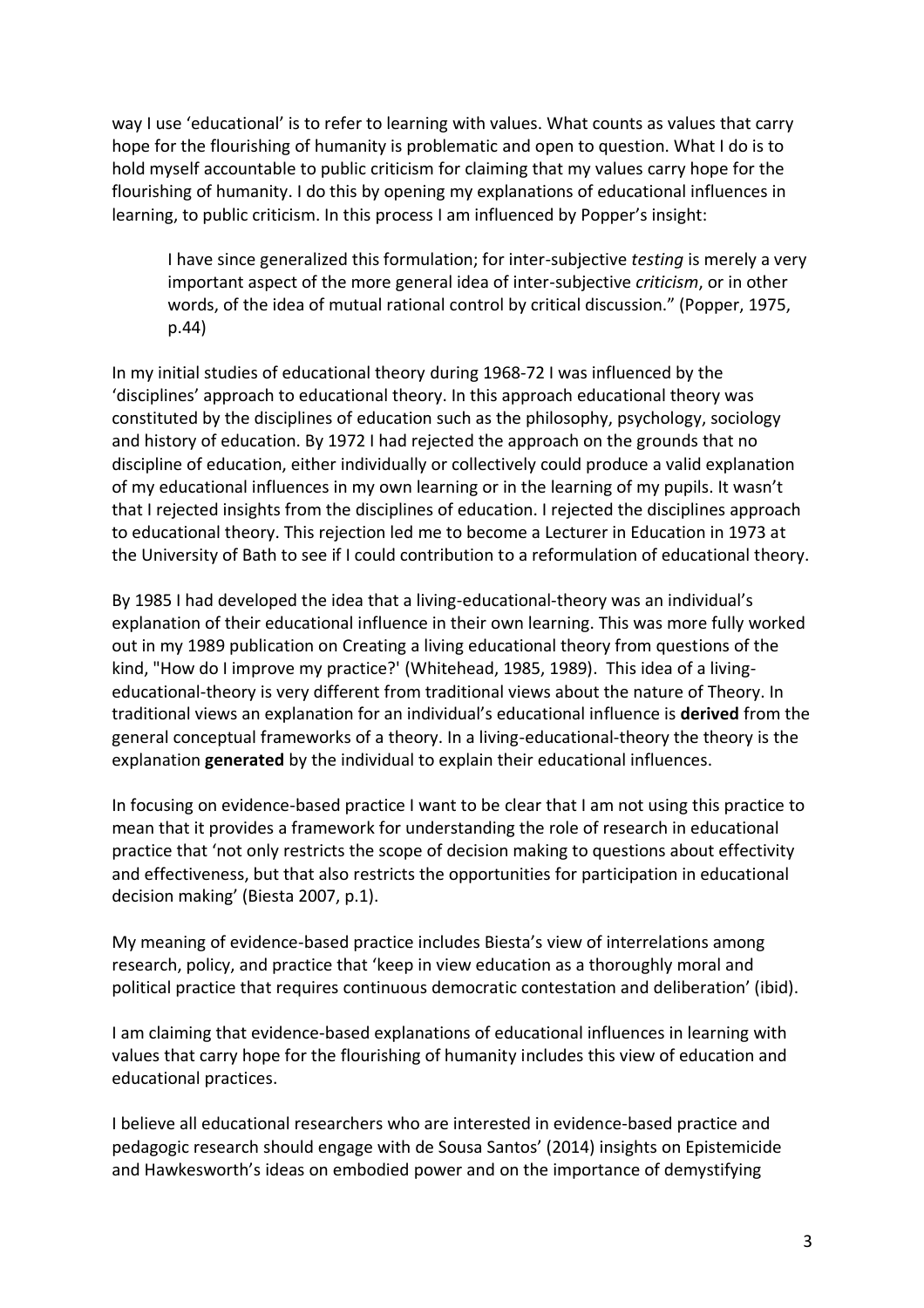disembodied politics. I give more details of their work in section 3. At this point I want to highlight Santos' point that Western academic traditions could be killing off the knowledges which contain important insights from indigenous knowledges and Hawkesworth's point that these traditions could be contributing to *not seeing* processes of gendering as integral to State enactments of embodied work.

I'll begin the narrative of my educational learning with evidence-based practice, in generating my living-educational-theory, from some visual data from my classroom practice in 1972, when I was Head of the Science Department at Erkenwald Comprehensive School in Barking, London. The Inspectorate had provided me with a video-camera and recorder and asked me to explore its educational potential in the Science Department. The first thing I did was to video-tape myself in a class in which I believed that I had established enquiry learning, in the sense that the pupils were asking me their questions and I was responding. My shock on seeing the video was in my experience of myself as a 'living contradiction'. I believed that I had established enquiry learning, in my practice I was given the pupils their questions. The visual data enabled me to see myself as a 'living contradiction' and to respond to this by focusing on eliciting the questions from my pupils.

My learning about evidence-based practice in pedagogic research now moves to 1976 when I was a Lecturer in Education at the University of Bath, participating in and evaluating the Schools Council 11-14 year olds Mixed Ability Exercise in Science with 6 teachers over some eighteen months as we worked and researched to improve pupils' learning and our own.

I submitted my first draft evaluation report to the teachers in March 1976. I was surprised when they said that they could understand the academic models I had used to explain their practice and their learning, but that they could not see themselves in the report. I used the following models of innovation, change in teacher and learning and evaluation to explain and evaluate our educational influences:

PART II INTERPRETATION OF THE PROJECT

#### **As a synthesis of four models of innovation**

a) Social Interaction/Diffusion b) Research Development Dissemination c) Problem Solving d) Creativity e) The Mixed Ability Model

# **As a change in the teaching learning process Formal Instruction - Informal Instruction - Discovery - Inquiry**

#### **As a model of evaluation**

a) The democratic model of evaluation studies

- b) A general research strategy
- c) An aid for improving learning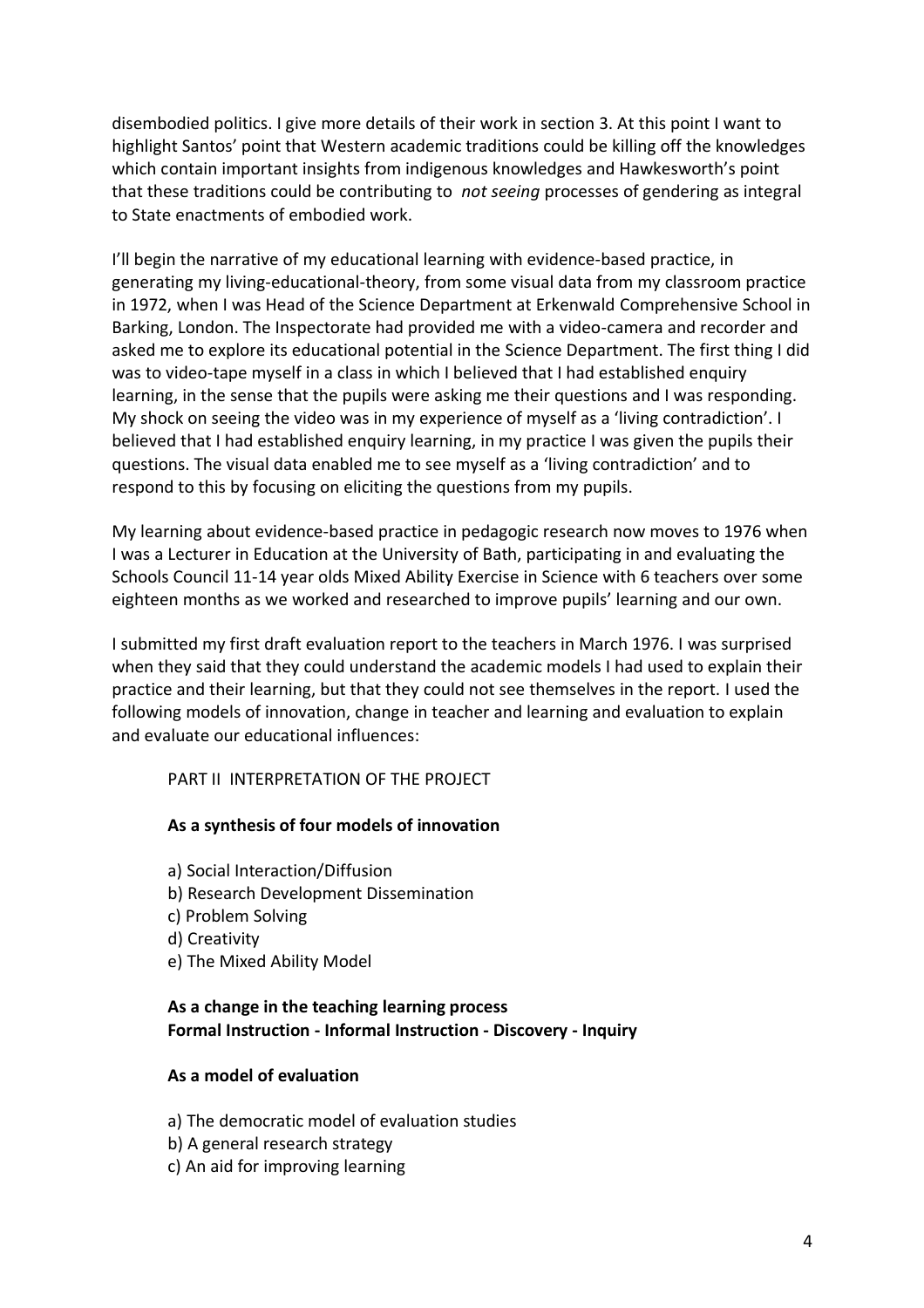Norm, criterion and illuminative evaluation procedures d) A new view of the curriculum (Whitehead, 1976a, p.1)

The teachers asked me to go back to the data and reconstruct the report so that they could see themselves in it. Here is the new introduction:

> Many teachers are experiencing serious problems in their attempts to improve educational standards in mixed ability groups. This report shows how one group of teachers have tackled their problems and:

(1) created a network of in-service support (2) organised resources for enquiry learning (3) established a process of self evaluation.

In tackling their problems the teachers received one of the first local curriculum development grants from The Schools Council in, "The Swindon Area Mixed Ability Exercise in Science".

Whilst this report is addressed to teachers who are improving learning in mixed ability science groups, it is hoped that other teachers, educational researchers, and providers of in-service support will find, in sections 2 & 3, useful guidelines for action.

The report begins with statements from teachers in mixed ability science lessons, of their problems and possible solutions. These problems included the improvement of relations between teachers and pupils and the organisation of resources for enquiry learning. In response to these problems, the network of in-service support, described in section 4, was created. This network involved a Resource Collection and Evaluation Service from Bath University and financial assistance from Wiltshire L.E.A. and The Schools Council.

A central focus in the report is the process of self-evaluation, by the teachers, of the relationship between what they intended to do and what they achieved in practice. The teachers were assisted, in this process of evaluation, by video tapes of their classroom practice and interview data on their own intentions and their pupils' responses. This information was provided by the Science Centre of Bath University. You will see that improvements in learning occurred through the creative and critical powers of individual teachers and a high degree of cooperative activity. If you feel that it may be helpful to share your problems with the individual teachers, their names and location are given on the back cover. Do please contact them. (Whitehead, 1976b, p.3).

This was the first time that I had explicated an action-reflection cycle in relation to the enquiry, "How do I improve what I am doing?'. The teachers all agreed that this report was a valid explanation and evaluation of our educational influences. I now want to focus on the ideas of evidence-based practice and evidence-based explanations.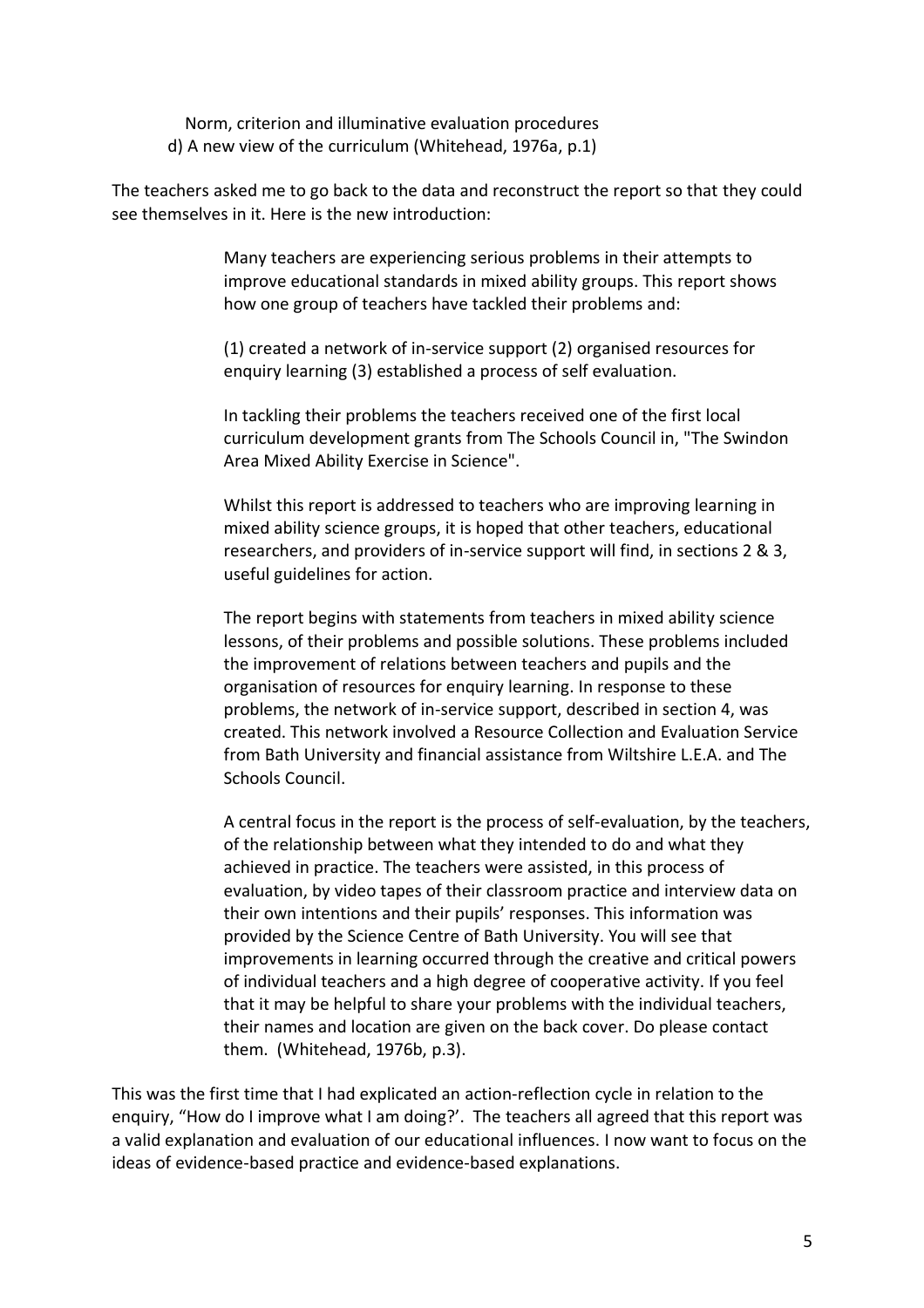# **2) Evidence-based practice and explanations of educational influences from practitionerresearchers who have asked, researched and answered this question. 'How do I improve my pedagogic practice?'**

What I mean by evidence-based practice from a Living Theory perspective is that the practice is informed through asking, researching and answering a question of the kind, 'How do I improve my practice?' Using action-reflection cycles of expressing concerns, imagining possibilities for improvement and choosing an action plan, acting and gathering data to make a judgement on the effectiveness of the actions, evaluating the effectiveness of the actions, modified concerns, ideas and actions in the light of evaluations, the practitionerresearcher offers evidence-based explanations of educational influences in learning that are integrated within the evidence-based practice.

Evidence-based explanations have been produced by i) pedagogue Branko Bognar and Marica Zovko (2008) in their action research with 10 year pupils in Croatia; ii) with Joy Mounter in her living-theory research with 6 year pupils in the UK; iii) with Sally Cartwright in her living-theory research with 17 year old pupils; iv) with myself in evidence-based practice and pedagogic research in my doctoral supervision.

i) These explanations have been produced by Branko Bognar and Marica Zovko in their pedagogic research in Croatia with 10 year old pupils. Marica was the class teacher with Branko as the pedagogue. The video evidence from the pupils, included in the above paper, shows the pupils using action-reflection cycles to improve their learning and their use of their classmates as a validation group to evaluate the validity of the claims they are making.

Bognar and Zovko reveal and explain how ten-years-old pupils take over the whole processes of action research themselves. The pupils determined their own challenges with the aim of improving something important in their own lives. (ibid, p.1)

ii) Such an explanation has been produced by Joy Mounter (2007) in her masters unit on 'Understanding Learning and Learners assignment, Can children carry out action research about learning, creating their own learning theory?'

The exciting thing is in sharing the journey with my class, they are exciting companions and look at the world through very different eyes. We talked about the research I am carrying out about learning. They were surprised and challenged me immediately, if I was writing about learning, didn't I need their help! From the tone of the comment child C couldn't even comprehend that I could write about learning without the classes help. It made me take a step back and look at learning in my classroom from a different perspective. Their ideas are thought provoking, challenge my thinking and help me to see as a learner through their eyes.

I am interested in the work of Branko Bognar who works with children in a class in Croatia focusing on the action research process, on creativity and on validity. I am interested whether this process has been combined with an exploration of themselves as individuals, as part of a learning community, as 'receivers' of learning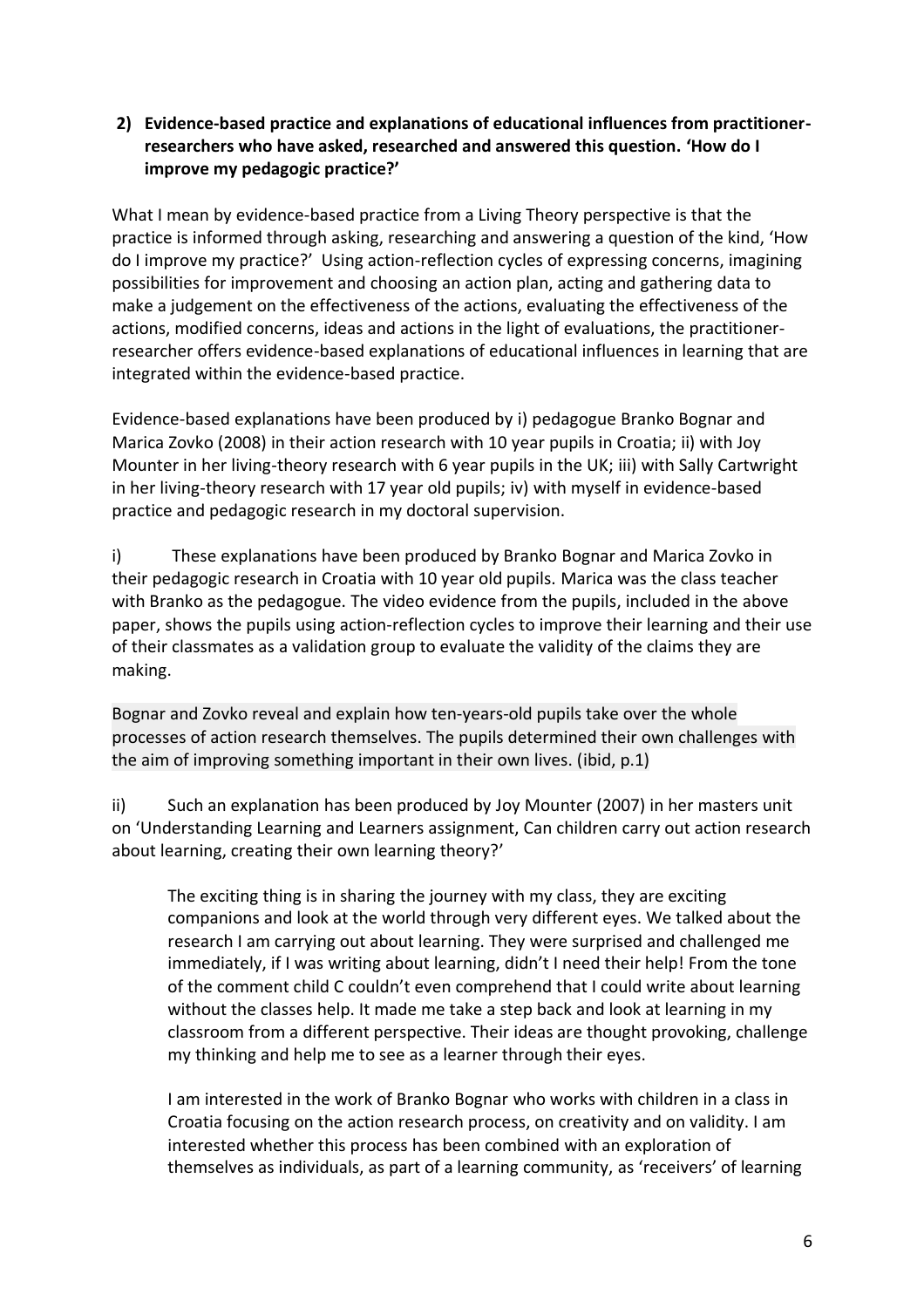in traditional roles and curriculum's. But perhaps the worrying part will be later in the process. Will this open the children to dissatisfaction for the system they find themselves? Will they have a 'student voice' to articulate their ideas and theories? Will tradition and results allow that voice to be heard? (p.3)

iii) Another evidence-based explanation of pedagogic practice. has been produced by Sally Cartwright (2008) in her work and research with 17 years in the enquiry, 'How can I enable the gifts and talents of my students to be in the driving seat of their own learning? '

Sally died at the age of 52 from a double brain tumour and I was honoured (Whitehead, 2015) to be asked to give the eulogy at the posthumous postgraduate award ceremony for Sally at the University of Bath in 2015 - See

<http://www.actionresearch.net/writings/jack/sallycartwrightmastereducatorjw140415.pdf>

Here are the titles of Sally's Master's Units. You can access these from the above url.

1) GWIST Accredited Professional Development Programme. Educational Management – BANES, 2001.

2) How can I help my students understand and develop the skills of independent learning? 2007

3) A Pilot Project: The application of the TASC process across 5 subjects to Year 7 students

4) How can I enable the gifts and talents of my students to be in the driving seat of their own learning? 2008

5) How can leadership qualities improve my practice as a teacher? 2009

6) How can I research my own practice? 2010

7) A Critical Reflection On My Learning And Its Integration Into My Professional Practice. 2010

I do hope that you will access unit 6 on 'How can I research my own practice?' as an exemplar of how to generate evidence-based practice in pedagogic research.

iv) I produced my own evidence-based explanation, in Pedagogy, Culture and Society, (Whitehead, 1999) of my educational influence in my pedagogic practice in higher education as a doctoral supervisor of Kevin Eames (1995) enquiry *How do I, as a teacher and an educational action-researcher.* This explanation was grounded in three insights. I owe the first insight to Michael Polanyi (1958) as I was moving, in 1971, from the position of a positivist researcher committed to the disciplines approach to educational theory:

I followed Polanyi's decision to understand the world from my point of view, as a person claiming originality and exercising his judgement with universal intent. I decided to focus my educational enquiries on questions of the kind, 'How do I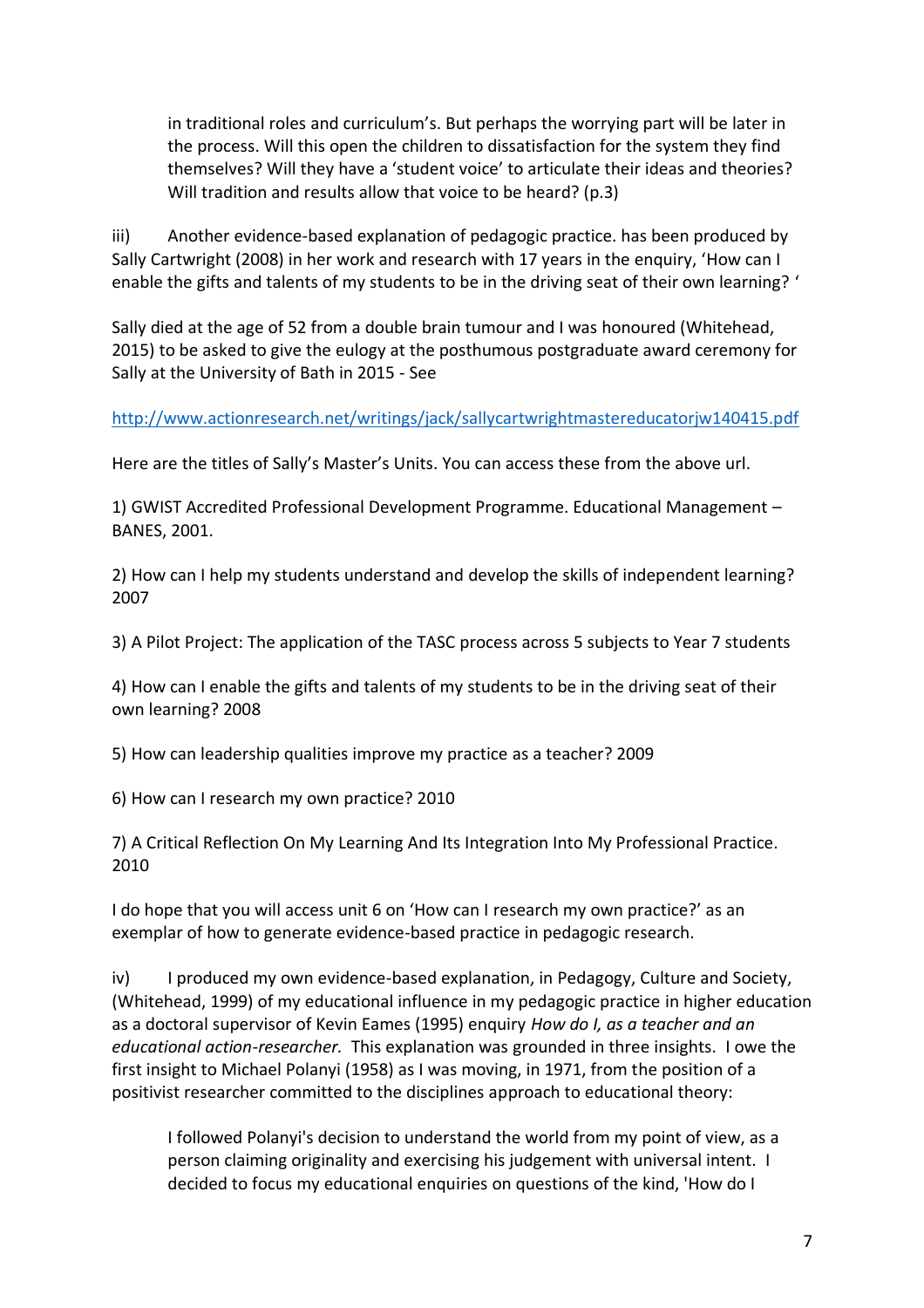improve what I am doing?'. My own creativity enabled me to accept the truth of experiencing 'I' as a living contradiction in my enquiry. My understanding of the significance of including 'I' as a living contradiction in claims to educational knowledge emerged from understanding Ilyenkov's text on Dialectical Logic where he asked, *If an object is a living contradiction, what must be the thought (statement about the object) be which expresses it?* (1977, p. 320 ). By 'I' existing as a living contradiction I am meaning that 'I' hold together values which are mutually exclusive opposites. For example, I experience myself as a living contradiction in those moments when I am conscious of holding certain values whilst at the same time denying them in my practice. It is an experience which all the teachers I work with recognise in their own lives. It does however, as Evans reports ( Evans, 1995, p. 232) take time and reflection for curriculum theorists to understand the significance of including 'I' as a living contradiction in their curriculum practices and in their claims to educational knowledge.

The second insight was to see that action-reflection cycles of the following form can emerge from questions of the kind, 'How do I improve what I am doing?', and provide a methodical approach to the curriculum enquiry:

- \* I experience a concern when my values are not being fully lived in my practice.
- \* I imagine what to do and form an action plan.
- \* I act and gather data which will enable me to judge the effectiveness of my actions in living my values more fully.
- \* I evaluate my action
- \* I modify my concerns, plans and actions in the light of my evaluations.

The third insight was to see that individuals necessarily create their own living curriculum theories as they describe and explain their own learning. These explanations can be communicated in their own unique form of representation and with their own constellation of values which make them uniquely themselves. (See the Theses of Eames, 1995; Evans, 1995; Holley, 1997; Hughes, 1996, 1998; Laidlaw, 1997; D'Arcy 1998 - from the Homepage, http://www.actionresearch.net). Each of these theses, which can be understood as a 'curriculum vitae' in the sense of the course of one's life, has been presented in a way which opens the explanations to public test using Habermas' (1976, pp.1-2) criteria of social validity. That is, we can ask of the explanations for the individual's learning:

- \* Are they comprehensible?
- \* Are the propositional assertions sufficiently justified with evidence?
- \* Is the value-base communicated clearly and justified?
- \* Is the account authentic?

#### *Claiming to know my educative influence with Kevin Eames*

On 17.12.91 and 19.12.91 Eames took part in three conversations which changed his ideas on how he regarded educational knowledge, and on how he saw it as a dialectical form of professional knowledge. The first conversation took place with ten people in a research group at Bath University . Eames had been invited to talk about his research into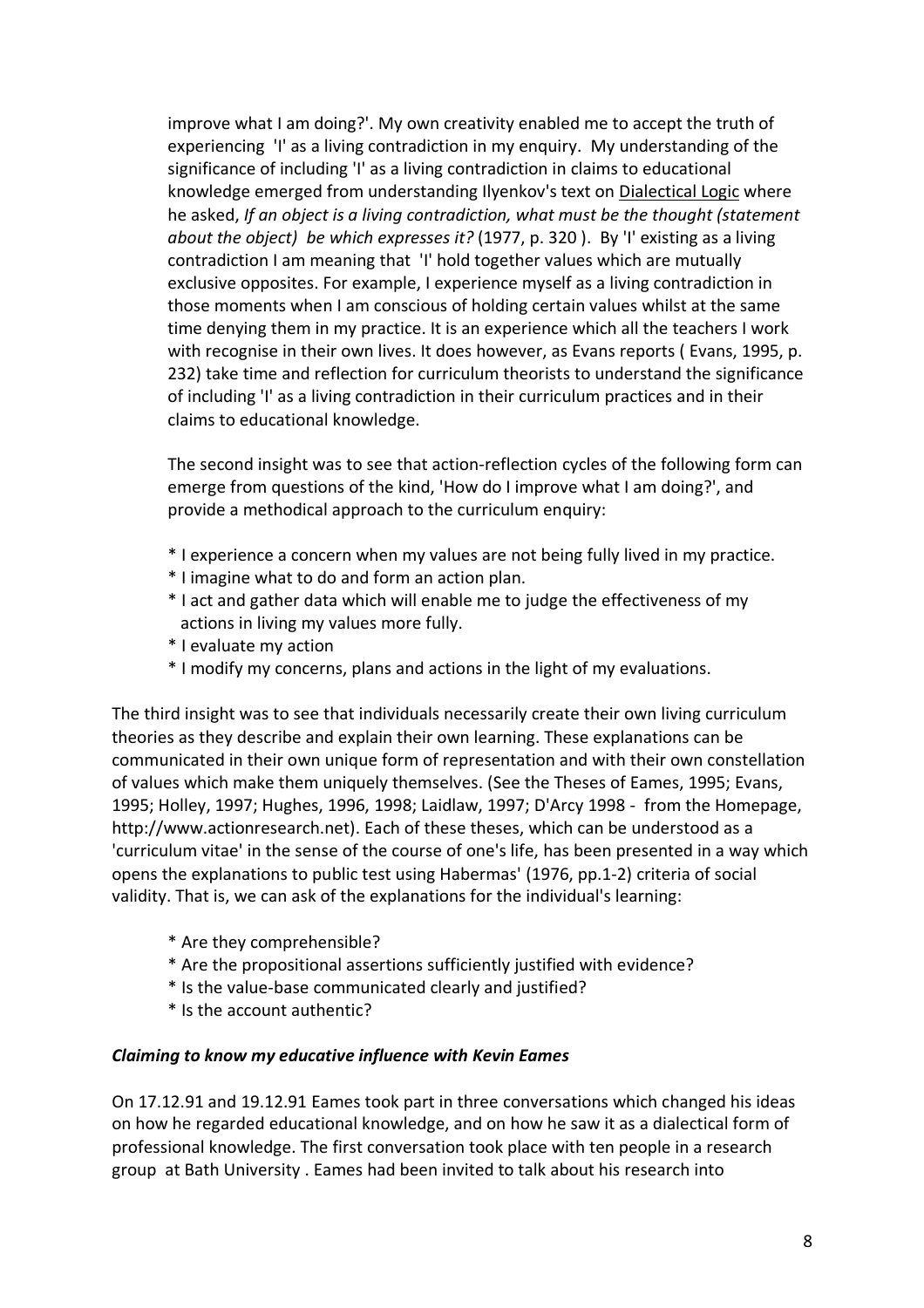professional knowledge. He started his presentation by locating his account of the logic of education and curriculum theorising of the philosopher of education, Paul Hirst (Hirst & Peters, 1970).

Eames then gave a fifteen minute summary of his work on dialectical logic and listed the following questions:

- *\* Is there evidence of dialogue?*
- *\* Is there evidence of contradiction?*
- *\* Is there negation of the negations?*
- *\* Is there a role for practice?*

And that's as far as he got. Here are the reasons he gave for abandoning the presentation at that point.

*As I was giving the presentation, the conviction that there was something wrong grew on me. I became increasingly aware that what I was saying missed the richness of the evidence I had been looking at ...... The OHTs (like the ones immediately above) were abstract, dessicated, lifeless - the opposite of what I felt (and had stated explicitly in the earlier chapters) that a dialectical process should be. So I stopped. I said:*

*The meaning of what I'm trying to sketch out cannot be contained within the propositional form of some guy standing in front of a machine and putting pictures on to a piece of paper. I suppose I was using a propositional form, but I feel that it's a most inadequate account of it so far.*

He then sat down and joined in the discussion which followed.

The discussion was taped, and Eames used the dialogue with his commentary to describe the ways in which he believes his understanding was changing. I want to stress that all the commentaries I included within the Whitehead, 1999, paper which follow the transcripts from the conversations are written by Eames and not by me. The extracts from his Ph.D. Thesis (Eames 1995) were condensed from some thirty six pages of text. They were chosen as they enabled me to understand the nature of my educational influence in Eames' learning. I want to emphasise that I am not claiming to 'have educated Eames'. In my view of education each individual can claim to have educated themselves. However, I do claim to have influenced his education as the evidence in the paper shows.

### **3) Explanations in multi-media narratives that draw insights from self-study, action research and auto-ethnographic methodologies.**

When you ask, research and answer the question, 'How do I improve what I am doing?' and produce your own living-educational-theory as an explanation of your educational influences in your own learning, the learning of others and the learning of the social formations that influence your practice and understandings, I am claiming that you will also be generating your own living-theory-methodology that explains how you conducted your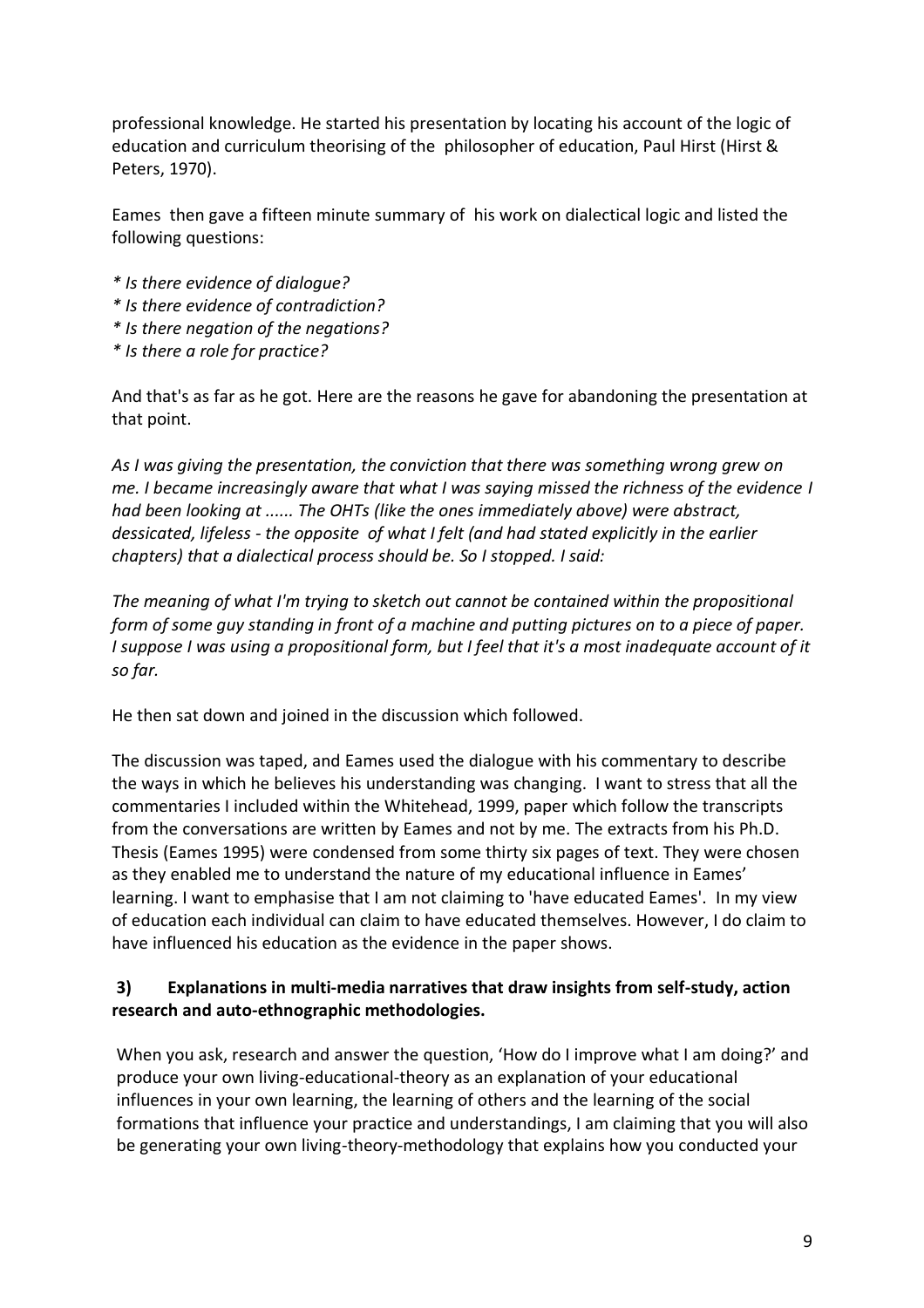enquiry. The significance of this claim is that it differs from much educational research where the researcher pre-specifies the methodology they are going to use in their enquiry.

There are a number of insights from different methodologies that you could draw on in your enquiry. Creswell (2007) has provided excellent descriptions of narrative research, phenomenology, grounded theory, ethnography and case studies. Ellis and Bochner (2000) have shared their ideas on autoethnography; Whitehead and McNiff (2006) have clarified ideas on action research and Living Theory research; Tight (2016) has orginated ideas on phenomenography. If you trust your own creative and critical capacities in generating your own living-theory-methodology in exploring the implications of asking, researching and answering, 'How do I improve what I am doing?', you might encounter pressure from research supervisors and others to pre-specify your methodology. To transcend this pressure I have outlined a justification for your creation of a living-theory-methodology in the creation of your living educational theory (Whitehead, 2018).

My reasons for stressing the importance of multi-media narratives in generating an explanation of educational influence are focused on a limitation of a printed text-based media for communicating the meanings of embodied expressions of energy-flowing ontological and relational values.

I draw on ideas from Vasilyuk (1991), Thayer-Bacon (2003) Hawkesworth (2016) and de Sousa Santos (2016) to focus attention on the importance of the meanings of these values as explanatory principles in explanations of educational influence.

In his writings on 'The Energy Paradigm' Vasilyuk (1991, p. 63-64), rightly points out that whilst we know how 'energetically' a person can act when positively motivated we have very little understanding of relationships between energy and motivations, energy and meaning and energy and value or of the ontological status of these relationship. By focusing on clarifying and communicating these relationships in evidence-based explanations of educational influences in learning, I am claiming that pedagogic research is making original contributions to the energy paradigm.

In her writings on 'Relational (e)pistemologies' Thayer-Bacon (2003) offers a relational perspective of knowing. My own relational epistemology is grounded in an awareness of space and boundaries that are connective, reflective and co-creative (Whitehead & Rayner, 2006). I agree with Thayer-Bacon in seeing that the standards of judgement we use in our theories of knowledge are capable of being corrected. Our standards are socially constructed and continually in need of critique and reconstruction whilst being inclusive and open to others (Thayer-Bacon, 2003, p.7).

In her writings on 'Embodied Power: Demystifying Disembodied Politics' Hawkesworth (2016) explains why pervasive practices of racialization and gendering remain unrecognized and unstudied in the context of mainstream political science. I draw parallels with Hawksworth's analysis of what is happening in political science and what is happening in educational research. I am thinking particularly of the methods, methodologies and forms of representation in educational research rendering embodied power particularly difficult to perceive. Hawkesworth's analysis explains how privileging institutional analysis and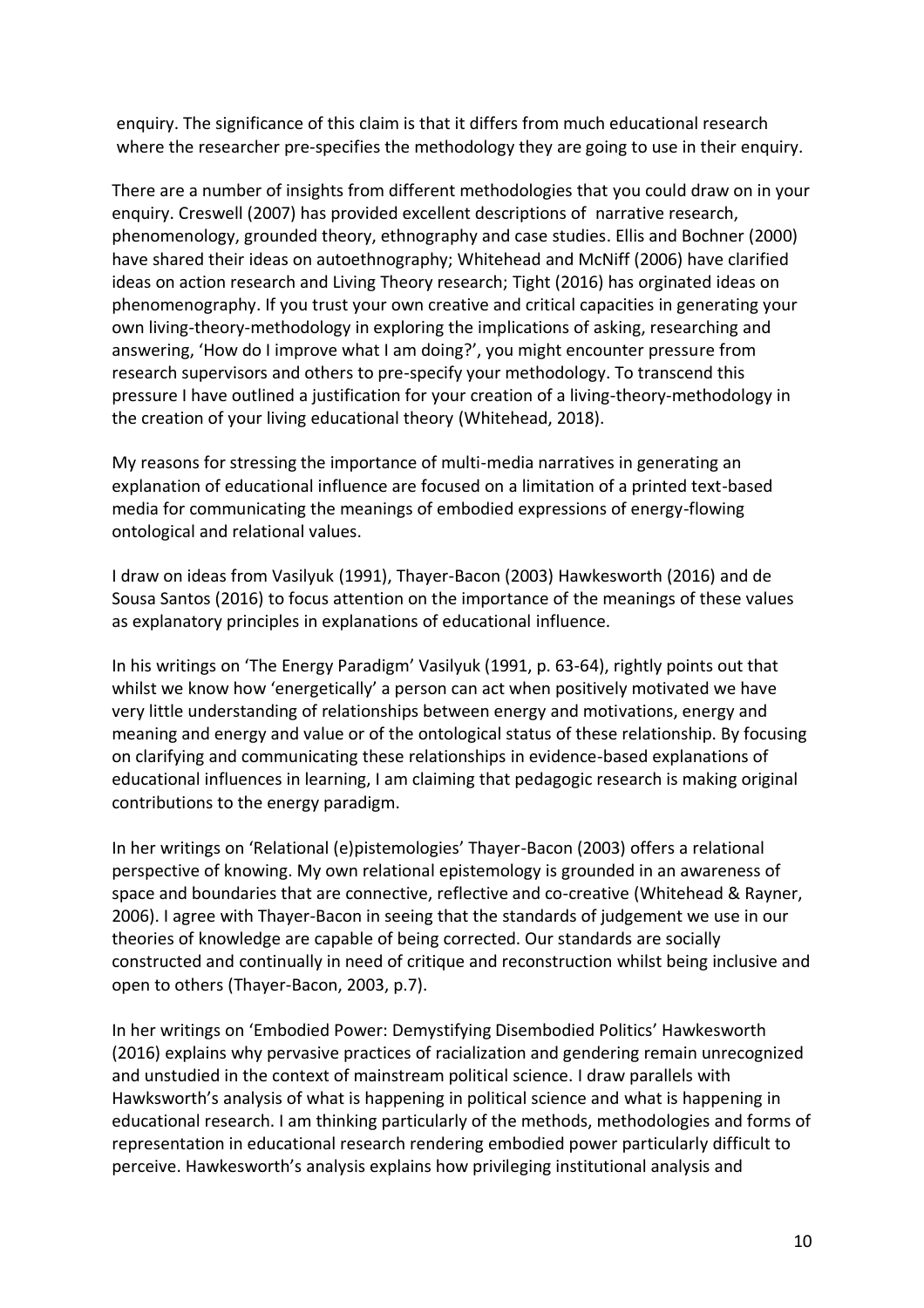methodological individualism contribute to a way of *not seeing* processes of gendering as integral to state enactments of embodied work. The analysis includes the claim that:

Indeed, processes of racialization and gendering developed over the past five centuries under the auspices of "science" have been embedded in law, custom, accredited knowledge and diverse social practices, lending coherences to forms of unknowing that continue to haunt political science in particular and public life more generally. (p. 5).

I draw on the insight of 'forms of unknowing' to emphasise the importance of including digital visual data that communicates meanings of embodied expressions of energy-flowing values in explanations of educational influence. De Sousa Santos (2016) uses the idea of a 'sociology of absences' to point to the ways in which Western Academic traditions have contributed to what he calls 'epistemicide' in killing off insights from indigenous traditions, by Western epistemologies.

The following explanations in multi-media narratives are in the current issue of the Educational Journal of Living Theories (EJOLTS). They include insights from self-study, action research and auto-ethnographic methodologies. They highlight the importance of these narratives in clarifying and communicating embodied expressions of meanings of energyflowing values in explanations of educational influence.

#### **December 2017 Contents of EJOLTS**

**Editorial [Foreword](http://www.ejolts.net/node/307)** (pp. i-ix) *Caitriona McDonagh*

**Papers**

**Journey to Living Theory [Development](http://ejolts.net/node/308) of a Black African (Zulu) Male Educator: The [Challenge](http://ejolts.net/node/308) of Doctoral Research** (pp. 1-19) *Jerome Thamsanqa Gumede*

**[\(Re\)inhabiting](http://ejolts.net/node/309) Waldorf Education: Honolulu Teachers Explore the Notion of [Place](http://ejolts.net/node/309)** (pp. 20-50) *Neil Boland and Jocelyn Romero Demirbag*

**Travels in [Education:](http://ejolts.net/node/310) Towards Waldorf 2.0** (pp. 51-81) *Neil Boland*

**Our [Understanding](http://ejolts.net/node/311) of Mutuality when Reflecting on our Values and Experience of [Caring](http://ejolts.net/node/311)** (pp. 72-109) *Amy Dyke and Sonia Hutchison*

**Book reviews**

**Review of Sean Warren's and Stephen Bigger's, 'Living [Contradictions:](http://ejolts.net/node/312) A Teacher's [Examination](http://ejolts.net/node/312) of Tension and Disruption in Schools, in Classrooms and in Self', by**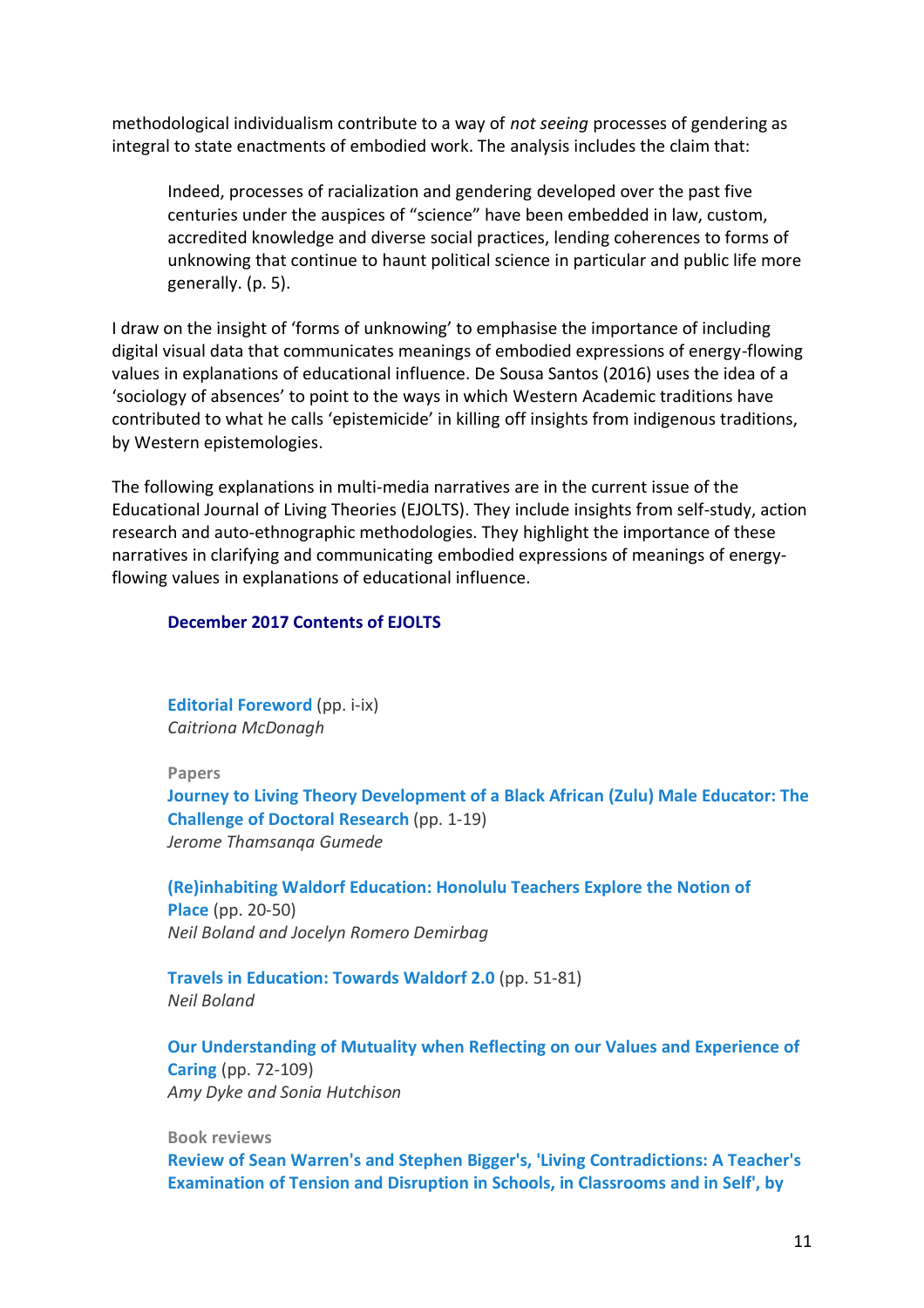**Sean Warren and Stephen Bigger. [Carmarthen:](http://ejolts.net/node/312) Crown House Publishing [Limited.](http://ejolts.net/node/312)** (pp. 110-113) *Jack Whitehead*

**Living-theory theses and dissertations Review of Jerome Thamsanqa Gumede's Doctoral Thesis, An [Auto-Ethnographic](http://ejolts.net/node/313) Enquiry: Critical Reflection on the Influences in the [Development](http://ejolts.net/node/313) of a Black African Male [Educator](http://ejolts.net/node/313)** (pp. 125-127) *Jacqueline Delong*

**4) Using the idea of a living-educational-theory as an explanation of educational influences in the individual's learning, in the learning of others and in the learning of social formations, to show how the ontological and relational values a pedagogue uses to give meaning and purpose to their lives can be used as explanatory principles in explanations of educational influences. Creating and sharing living-posters.**

I first put forward this idea of a living-educational theory in the 1980s (Whitehead, 1985; 1989). The idea was to establish an alternative to the idea that educational theory was constituted by the disciplines of education, such as the philosophy, psychology, sociology and history of education. I didn't want to deny the value of insights from the disciplines in educational theory, but I rejected the idea that an explanation of an individual's educational influences in learning could be derived from any discipline either individually or in any combination. From the ground of explaining my educational influences in my own learning and the learning of others, I appreciated the importance of the embodied expressions of energy-flowing ontological and relational values in my explanatory principles. Even as I write these words I am aware that my face-to-face communication of my meanings involves my embodied expressions of their meanings. This printed-text loses important qualities in these embodied expressions. This loss can be ameliorated through the use of digital visual data that is included as evidence in explanations of educational influence. You might appreciate this loss and how to overcome it, in two presentations. The first is a multi-media text:

Whitehead, J. & Huxtable, M. (2006) How are we co-creating living standards of judgement in action-researching our professional practices? Multi-media text presented at the World Congress of ALARPM and PAR 21-24 August 2006 in Groningen.

<http://www.actionresearch.net/writings/jack/jwmh06ALARPMmulti.pdf>

The second is the printed text that conformed to the requirements for publication in the Conference Proceedings:

Whitehead, J. & Huxtable, M. (2006) How are we co-creating living standards of judgement in action-researching our professional practices? Printed text in the Conference Proceedings of the World Congress of ALARPM and PAR 21-24 August 2006 in Groningen.

<http://www.actionresearch.net/writings/jack/jwmhalarpmtext06.pdf>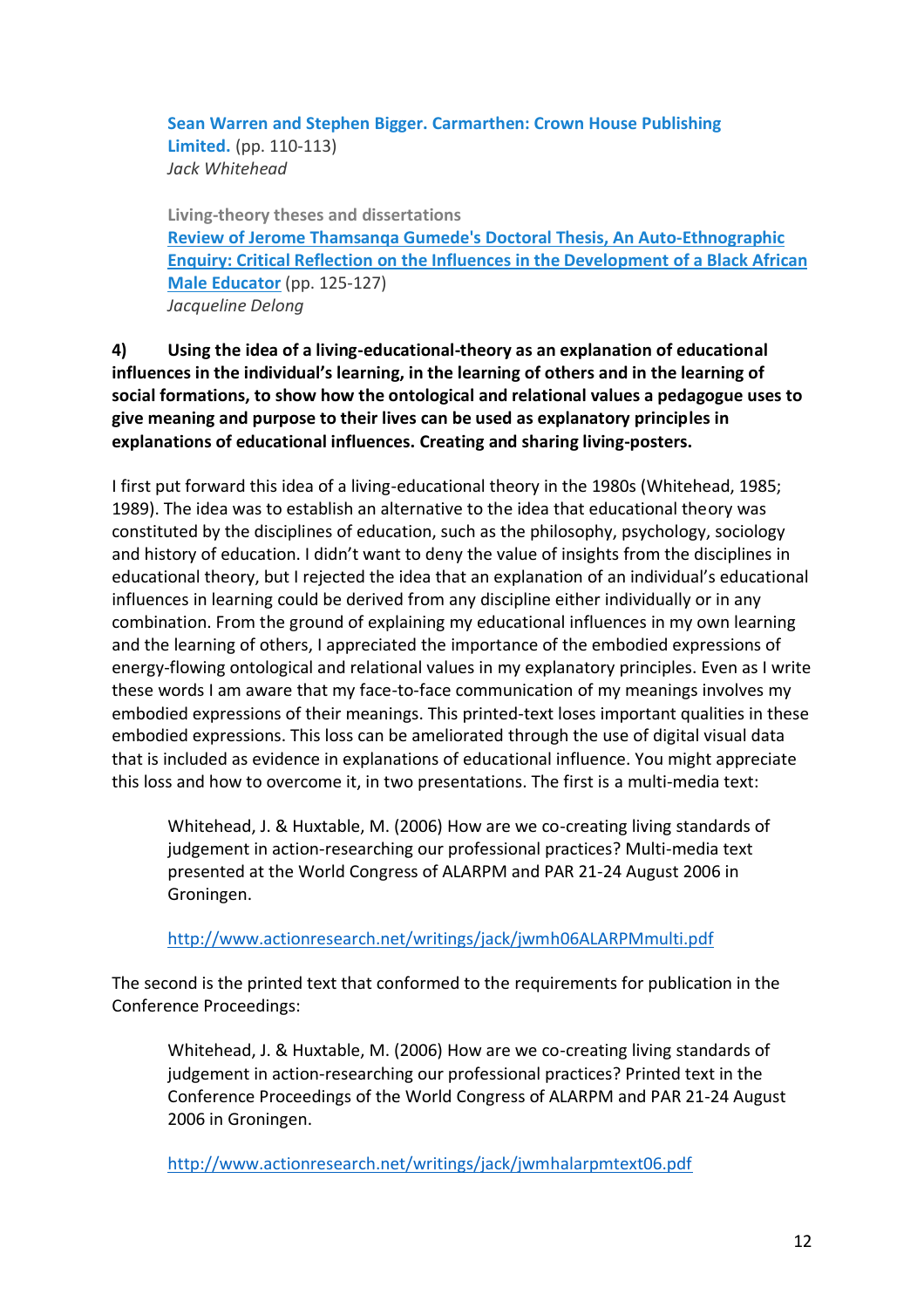One research method I have found useful in developing evidence-based practice in pedagogic research is that of a 'living-poster'. A living-poster involves:

• Creating an attractive A4 poster including text and images, and the url to your YouTube video, which provides brief details of your: context; interests; the values that motivate you and give your life meaning and purpose; research passions; details of a few of your key publications; the url to your website if you have one and your contact details. (Living-posters, 2017).

You can access the evolution of living-posters from 2015 to 2017 to 2018 from the 'What's New' section of [http://www.actionresearch.net.](http://www.actionresearch.net/)



You might decide that you would like to create and share your own living-poster in this space as a contribution to Living Theory research as a social movement.

# **5) Drawing insights from evidence-based practice from global contexts to explore the potential of Living Theory research as a social movement for enhancing the flow of values and understandings that carry hope for the flourishing of humanity.**

At first glance the question, 'How do I improve what I am doing?' could mistakenly be taken to involve an 'I' that was completely autonomous as if it existed independently of sociocultural and sociohistorical influences. The question could also be mistakenly taken to focus on methodological individualism as if the individual was not to be understood in terms of ontological and relational values within social and community formations.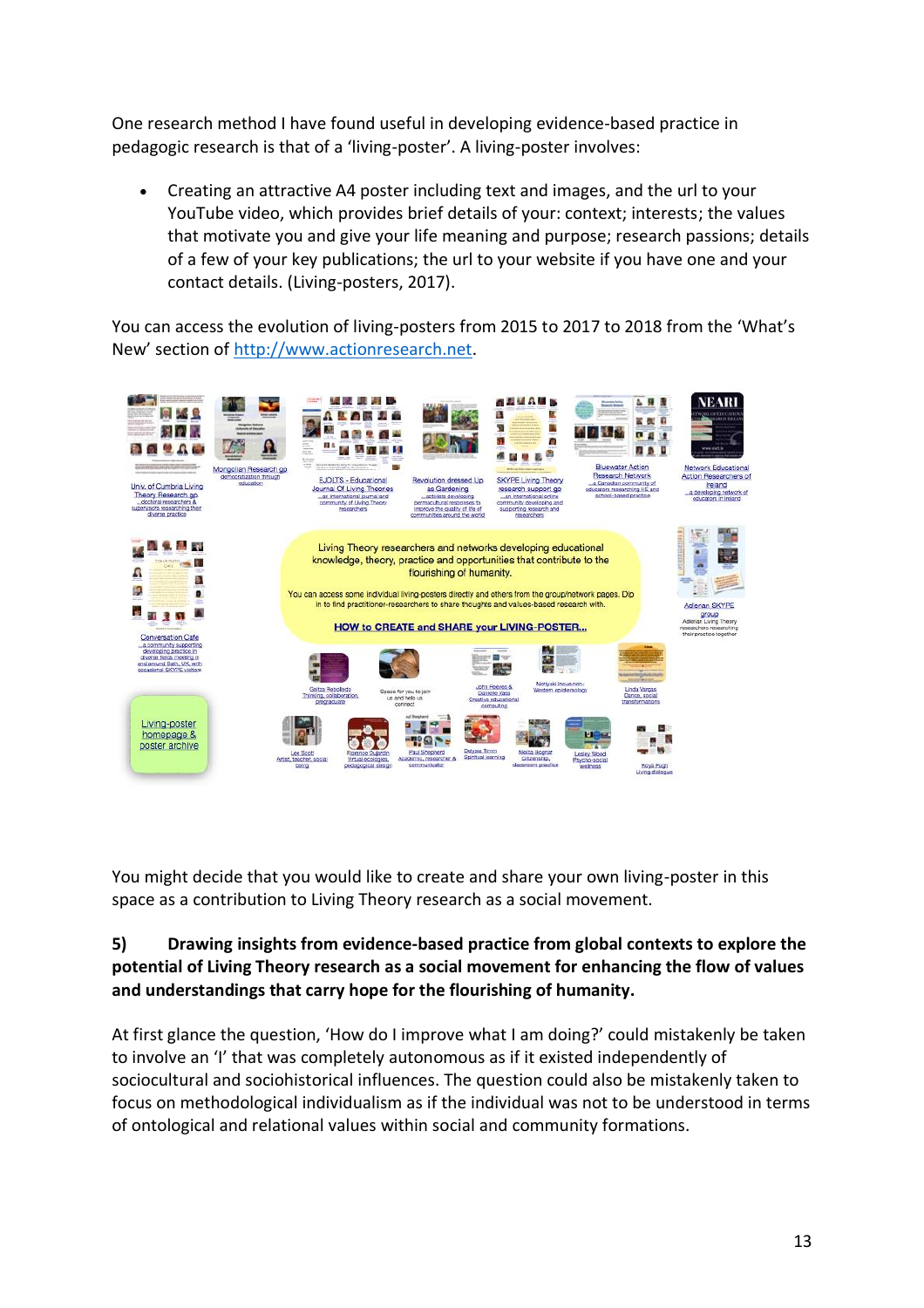Over the last 50 years, since I first asked, 'How can I improve what I am doing?' in my first class as a science teacher at Langdon Park School in London's Tower Hamlets, my question might appear to remain the same, but it's meaning and context has changed as I continue to focus on my evidence-based practice in my pedagogic research. Here is some evidence from global contexts in which I am exploring the potential of Living Theory research as a social movement for enhancing the flow of values and understandings that carry hope for the flourishing of humanity within my pedagogic practice and research.

Working at the University of Bath gave me opportunities to present and engage with international conferences, world congresses and workshops. These have enabled me to share ideas in the hope that they can contribute to Living Theory research as a global movement. There is some evidence of the educational influences in the spread of these ideas in the following contexts:

# *i) In the contents of the recent issue of EJOLTS (see above) there are:*

a) A contribution from Jerome Thamsanga Gumede on his Journey to Living Theory [Development](http://ejolts.net/node/308) of a Black African (Zulu) Male [Educator.](http://ejolts.net/node/308)

b) A contribution from Neil Boland and Jocelyn Romero Demirbag on [\(Re\)inhabiting](http://ejolts.net/node/309) Waldorf Education: Honolulu Teachers Explore the Notion of [Place.](http://ejolts.net/node/309)

The journey is being taken against the backdrop of the Steiner Waldorf curriculum with the idea of disrupting tradition by discussing the 'un-sayable' and, through this, to allow an original, authentic living educational theory to evolve; we believe that (re)inhabiting the curriculum is necessary for meaningful, relevant teaching.

The paper includes a video of Romero Demirbag explaining her meaning of the embodied spiritual expression of Aloha in her explanation of educational influences in her pedagogic practice that includes:

…a warmth, acceptance, and inclusion extended to everyone. In addition, the Hawaiian cultural belief that the land is alive with spirit was one that eventually connected me intimately to the cosmos and then led me to anthroposophy, the philosophy which stands behind Waldorf schools. (p.21).

# *ii) The Living Theory doctorates at:*

### <http://www.actionresearch.net/living/living.shtml>

include the following contributions from different global contexts. These are flowing through the internet and accessible to all those throughout the world who have access:

### *The Netherlands*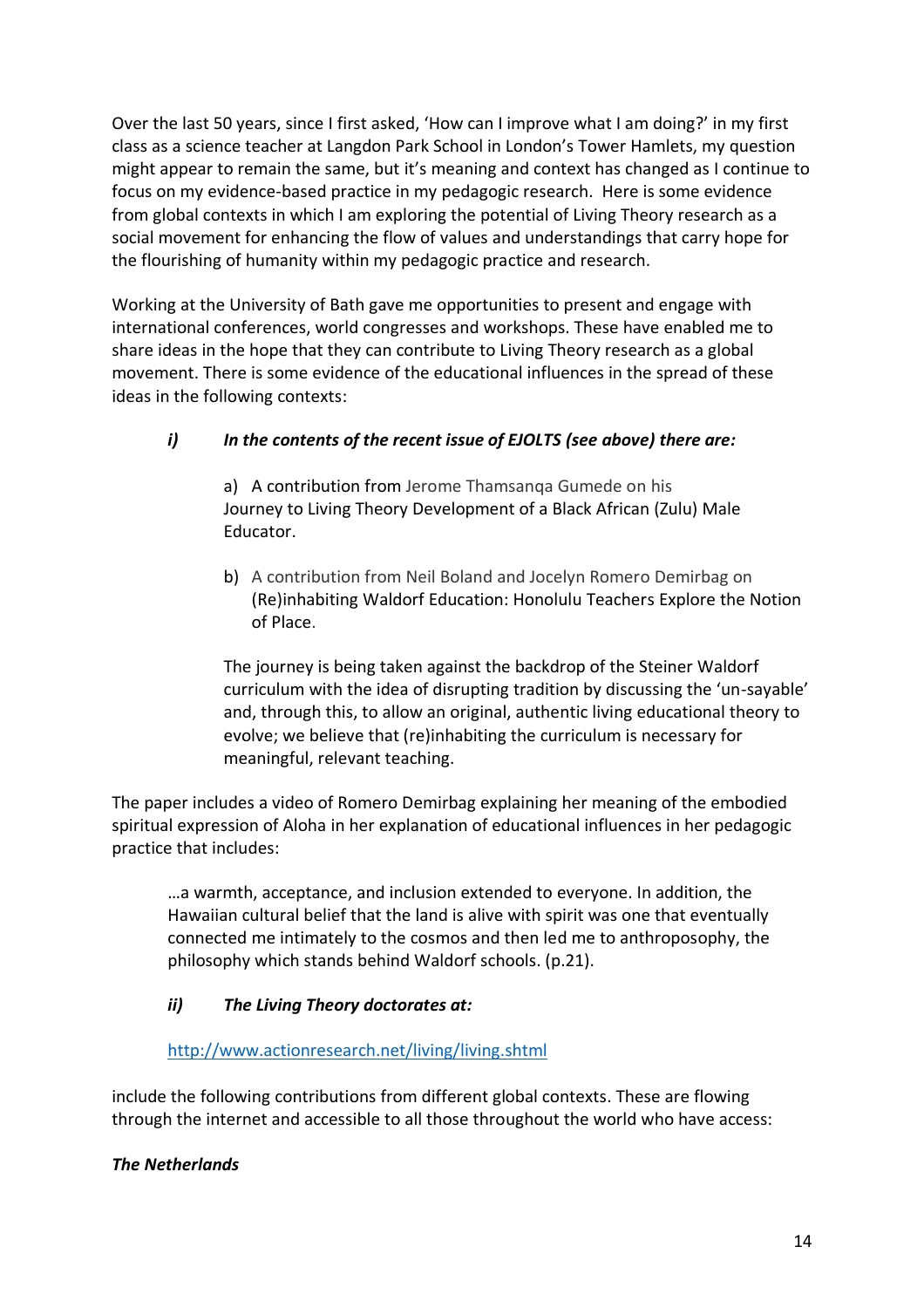*Anne Keizer-Remmer's doctorate on - [Underneath The Surface Of Cosmopolitanism:](http://www.actionresearch.net/writings/keizer/keizer.pdf)  [Seaching For Cosmopolitanism In Higher Education. University of Humanistic Studies,](http://www.actionresearch.net/writings/keizer/keizer.pdf)  [Utrecht, the Netherlands.](http://www.actionresearch.net/writings/keizer/keizer.pdf)* <http://www.actionresearch.net/writings/keizer/keizer.pdf>

### *South Africa*

*Bruce Damon's doctorate on - A Collaboratively [Constructed Process Model For](http://www.actionresearch.net/living/damons/damonsphd.pdf)  [Understanding And Supporting The Work Of The Community Volunteer In A Community](http://www.actionresearch.net/living/damons/damonsphd.pdf)  [School. 2017 Nelson Mandela Metropolitan University, South Africa.](http://www.actionresearch.net/living/damons/damonsphd.pdf)* <http://www.actionresearch.net/living/damons/damonsphd.pdf>

### *Pakistan and Nepal*

*Sadruddin Bahadur Qutoshi's doctorate on - [Creating Living-Educational-Theory: A Journey](http://www.actionresearch.net/living/sadruddin.shtml)  [Towards Transformative Teacher Education in Pakistan. 2016 University of Kathmandu,](http://www.actionresearch.net/living/sadruddin.shtml)  [Nepal.](http://www.actionresearch.net/living/sadruddin.shtml)* <http://www.actionresearch.net/living/sadruddin.shtml>

### *South Africa*

*[Elizabeth Wolvaardt's Doctoral Thesis, Over the conceptual horizon of public health: A living](http://www.actionresearch.net/writings/wolvaardtphd/Wolvaardtphd2013.pdf)  [theory of teaching undergraduate medical students, 2013 University of Pretoria.](http://www.actionresearch.net/writings/wolvaardtphd/Wolvaardtphd2013.pdf)* <http://www.actionresearch.net/writings/wolvaardtphd/Wolvaardtphd2013.pdf>

#### *United Kingdom*

*[Marie Huxtable's Ph.D. \(2012\) Thesis, How do](http://www.actionresearch.net/living/mariehuxtable.shtml) I Evolve Living-Educational-Theory Praxis in [Living-boundaries? University of Bath.](http://www.actionresearch.net/living/mariehuxtable.shtml)* <http://www.actionresearch.net/living/mariehuxtable.shtml>

#### *Australia*

*[Phil Tattersall's Ph.D. \(2011\) Thesis, How am I generating a living theory of environmental](http://www.actionresearch.net/living/tattersallphd/philtphd.pdf)  [activism with inclusionality? Graduating April 2013 from the University of Western Sydney.](http://www.actionresearch.net/living/tattersallphd/philtphd.pdf)* <http://www.actionresearch.net/living/tattersallphd/philtphd.pdf>

#### *Israel*

*[Anat Geller's Ed.D. Thesis \(2010\) Within Dialogue and Without: How has 'Being in the](http://www.actionresearch.net/living/geller/anatgelleredd.pdf)  [Unkown' become a value in my developing as a better dialogical educator? University of](http://www.actionresearch.net/living/geller/anatgelleredd.pdf)  [Bath.\(live connections to video clips from the text need adding](http://www.actionresearch.net/living/geller/anatgelleredd.pdf)* <http://www.actionresearch.net/living/geller/anatgelleredd.pdf>

#### *Japan*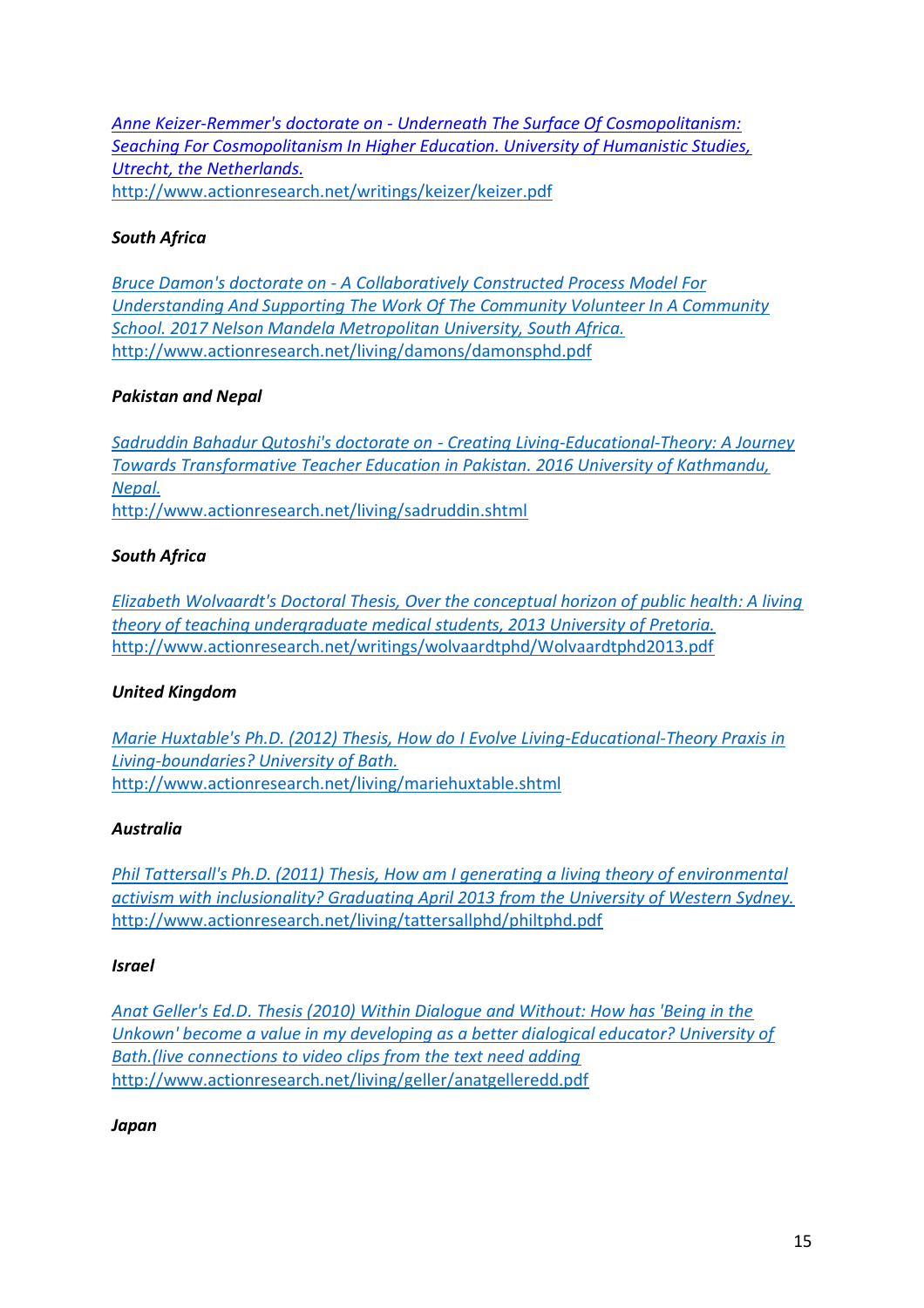*[JeKan Adler Collins' Ph.D. \(2007\) Thesis, Developing an inclusional pedagogy of the unique:](http://www.actionresearch.net/living/jekan.shtml)  [How do I clarify, live and explain my educational influences in my learning as I pedagogise](http://www.actionresearch.net/living/jekan.shtml)  [my healing nurse curriculum in a Japanese University? University of Bath.](http://www.actionresearch.net/living/jekan.shtml)* <http://www.actionresearch.net/living/jekan.shtml>

# *Republic of Ireland*

*[Mairin Glenn's Ph.D. \(2006\) Working with collaborative projects: my living theory of a](http://www.jeanmcniff.com/items.asp?id=50)  [holistic educational practice. Limerick University. Supervisor, Jean McNiff.](http://www.jeanmcniff.com/items.asp?id=50)* <http://www.jeanmcniff.com/items.asp?id=50>

### *India*

*[Swaroop Rawal's Ph.D. \(2006\) Thesis, The role of drama in enhancing life skills in children](http://www.actionresearch.net/living/rawal.shtml)  [with specific learning difficulties in a Mumbai school: My reflective account. Coventry](http://www.actionresearch.net/living/rawal.shtml)  [University in Collaboration with the University of Worcester.](http://www.actionresearch.net/living/rawal.shtml)* <http://www.actionresearch.net/living/rawal.shtml>

### *Canada*

*[Jackie Delong's Ph.D. \(2002\) How Can I Improve My Practice As A Superintendent of Schools](http://www.actionresearch.net/living/delong.shtml)  [and Create My Own Living Educational Theory? University of Bath.](http://www.actionresearch.net/living/delong.shtml)* <http://www.actionresearch.net/living/delong.shtml>

The freely available resources http://www.actionresearch.net include 10 years of Educational Journal of Living Theories (EJOLTS - [http://ejolts.net](http://ejolts.net/) ). They are an international resource for action researchers who are generating their own livingtheories with values that carry hope for the flourishing of humanity. These theories are generated from inquiries of the kind, "How do I improve what I am doing? In which 'I' exists as a living contradiction."

# *iii) Living Theory Research as a Way of Life.*

I am continuing to publish ideas from my research in the hope that they will be useful to you in enhancing contributions to Living Theory research as a social movement and in generating and sharing your own living-educational-theories. You can access my latest book (Whitehead, 2018) on Living Theory Research as a Way of Life a[t https://amzn.to/2suwR59](https://amzn.to/2suwR59) .

In this interim conclusion I want to encourage you to accept the invitation from Mairin Glenn Mary Roche, Caitriona McDonagh and Bernie Sullivan (Glenn et al 2017) to contribute to The Space For Reflection at<http://www.eari.ie/a-space-for-reflection/>

…we are inviting you, having reflected on our book, to reveal your passion and your enthusiasm for learning together, for your own benefit and the benefit of those with whom you work. We invite you to continue this narrative by sharing your story with us on [www.eari.ie](http://www.eari.ie/) . (p.164)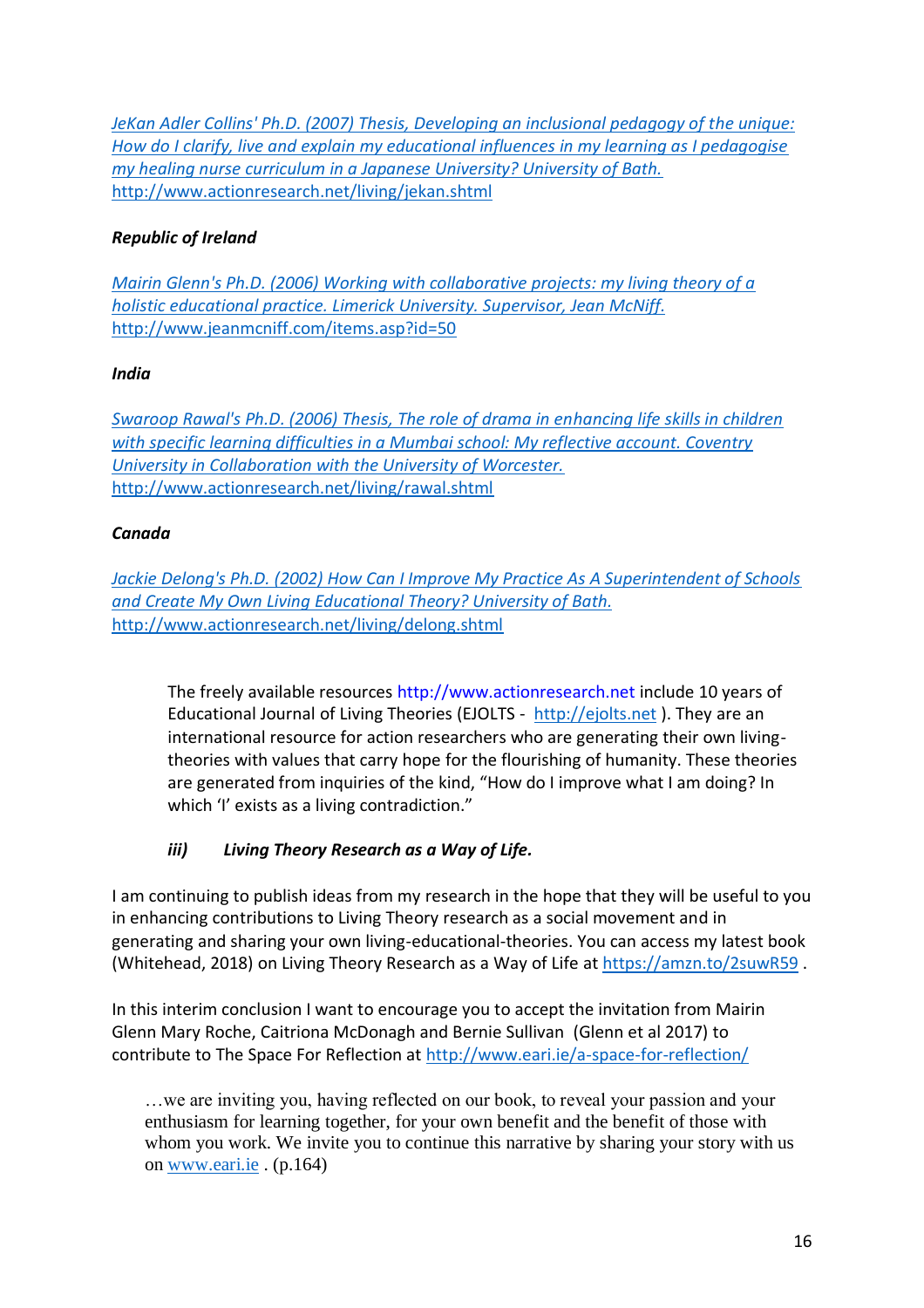You could also contribute your own living-poster to the homepage of living-posters at <http://www.actionresearch.net/writings/posters/homepage020617.pdf>

as a way of contributing your own evidence-based practice from your pedagogic research to Living Theory research as a social movement that is focused on enhancing to spread of values and understandings that carry hope for the flourishing of humanity.

#### **References**

- Arnold, L. & Norton, L. (2018) HEA Action Research; Practice Guide. York; Higher Education Academy.
- Biesta, G. (2007) Why "What Works" Won't Work. *Educational Theory*, 57(1); 1-5.
- Bognar, B & Zovko, M. (2008) Pupils as action researchers: improving something important in our lives. *Educational Journal of Living Theories* 1(1); 1-49. Retrieved 21 May 2018 from <http://ejolts.net/node/82>
- Cartwright, S. (2008) *How can I enable the gifts and talents of my students to be in the driving seat of their own learning?* MA Unit, University of Bath. Retrieved 21 May 2018 from<http://www.actionresearch.net/writings/tuesdayma/scgandtnov08.pdf>
- Glenn. M., Roche, M., McDonagh, C. & Sullivan, B. (2017) Learning Communities in Educational Partnerships: Action Research as Transformation. London; Bloomsbury.
- Creswell, J. W. (2007) *Qualitative Inquiry & Research Design: Choosing Among Five Approaches*. California, London, New Dehli; Sage.
- de Sousa Santos, B. (2014) *Epistemologies of the South: Justice against Epistemicide*. London; Paradigm Publishers.
- Eames, K. (1995) *How do I, as a teacher and an educational action-researcher, describe and explain the nature of my professional knowledge?* PhD. University of Bath.Retrieved 21 May 2018 from<http://www.actionresearch.net/living/kevin.shtml>
- Ellis, C. & Bochner, A. P. (2000) Autoethnography, Personal Narrative, Reflexivity: Researcher as subject, pp. 733-768in Denzin, N. & Lincoln, Y. (2000) *Handbook of Qualitative Research, Second Edition*. Thousand Oaks, California; Sage.
- Hawkesworth, M. (2016) *Embodied Power: Demystifying Disembodied Politics*. London; Routledge.
- Living-posters (2017) Retrieved on 26 May 2018 from <http://www.actionresearch.net/writings/posters/homepage020617.pdf>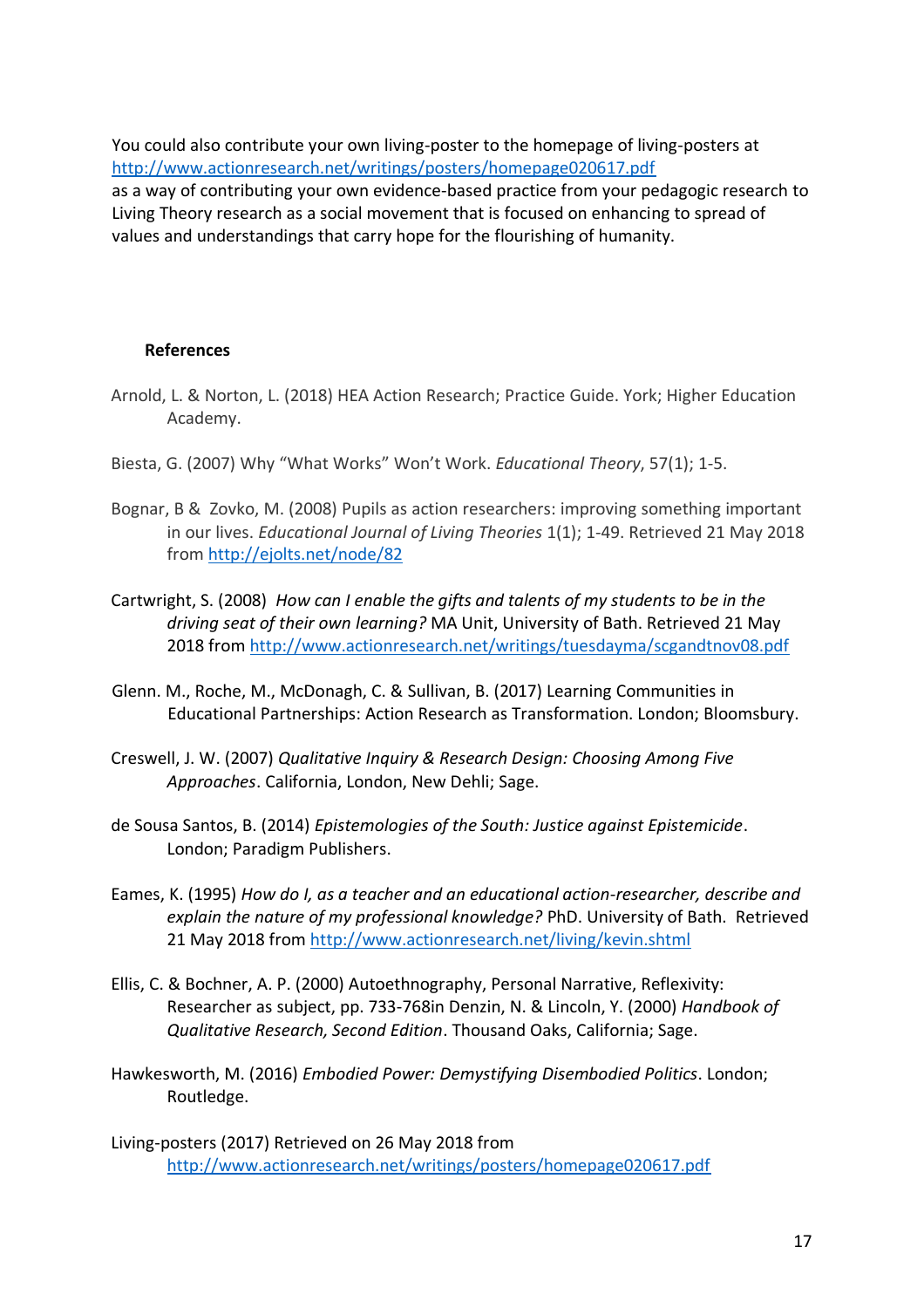- Mounter, J. (2007, *Can children carry out action research about learning, creating their own learning theory?* Masters unit at the University of Bath. Retrieved 21 May 2018 from <http://www.actionresearch.net/writings/tuesdayma/joymounterull.pdf>
- Norton, L. (2009) *Action Research in Teaching and Learning; a practical guide to conducting pedagogical research in universities.* Oxford; Routledge.

Popper, K. (1975) *The Logic of Scientific Discovery*. London; Hutchinson & Co.

Thayer-Bacon, B. (2003) *Relational (e)pistemologies*. Oxford; Peter Lang

- Tight, M. (2016) Phenomenography: the development and application of an innovative research design in higher education research. *International Journal of Social Research Methodology* 19(3); 319-338.
- Vasilyuk, F. (1991) *The Psychology of Experiencing: The Resolution of Life's Critical Situations*. Hemel Hempstead; Harvester Wheatsheaf.
- Whitehead, J. (1976a) *An 11-14 Mixed Ability Project in Science: The Report on a local curriculum Development. DRAFT March 1976*. Retrieved 21 May 2018 from <http://www.actionresearch.net/writings/jack/jwmaemarch1976all.pdf>
- Whitehead, J. (1976b) *Improving Learning for 11-14 Year Olds in Mixed Ability Science Groups. Final Report August 1976*. Swindon: Wiltshire Curriculum Development Centre. Retrieved 21May 2018 from <http://www.actionresearch.net/writings/ilmagall.pdf>
- Whitehead, J. (1985) An analysis of an individual's educational development the basis for personally orientated action research. Published in Shipman, M. (Ed.) Educational Research: Principles, Policies and Practice, pp. 97-108; Falmer; London.
- Whitehead, J. (1989) Creating a living educational theory from questions of the kind, "How do I improve my practice?'. *Cambridge Journal of Education*, 19(1); 41-52
- Whitehead, J. (1999) Educative Relations in a New Era. *Pedagogy, Culture & Society*, 7(1); 73-90.
- Whitehead, J. (2015) *[Notes for Jack Whitehead's contribution to the posthumous](http://www.actionresearch.net/writings/jack/sallycartwrightmastereducatorjw140415.pdf)  postgraduate [award ceremony for Sally Cartwright at the University of Bath on the](http://www.actionresearch.net/writings/jack/sallycartwrightmastereducatorjw140415.pdf)  [14th April 2015. 'Sally Cartwright -](http://www.actionresearch.net/writings/jack/sallycartwrightmastereducatorjw140415.pdf) Master Educator'.* Retrieved 21 May 2018 from [http://www.actionresearch.net/writings/jack/sallycartwrightmastereducatorjw1404](http://www.actionresearch.net/writings/jack/sallycartwrightmastereducatorjw140415.pdf) [15.pdf](http://www.actionresearch.net/writings/jack/sallycartwrightmastereducatorjw140415.pdf)
- Whitehead, J. (2018) Justifying your creation of a living-theory-methodology in the creation of your living educational theory**,** in Whitehead, J. (2018) *Living Theory Research as a Way of Life*. Bath; Brown Dog books.